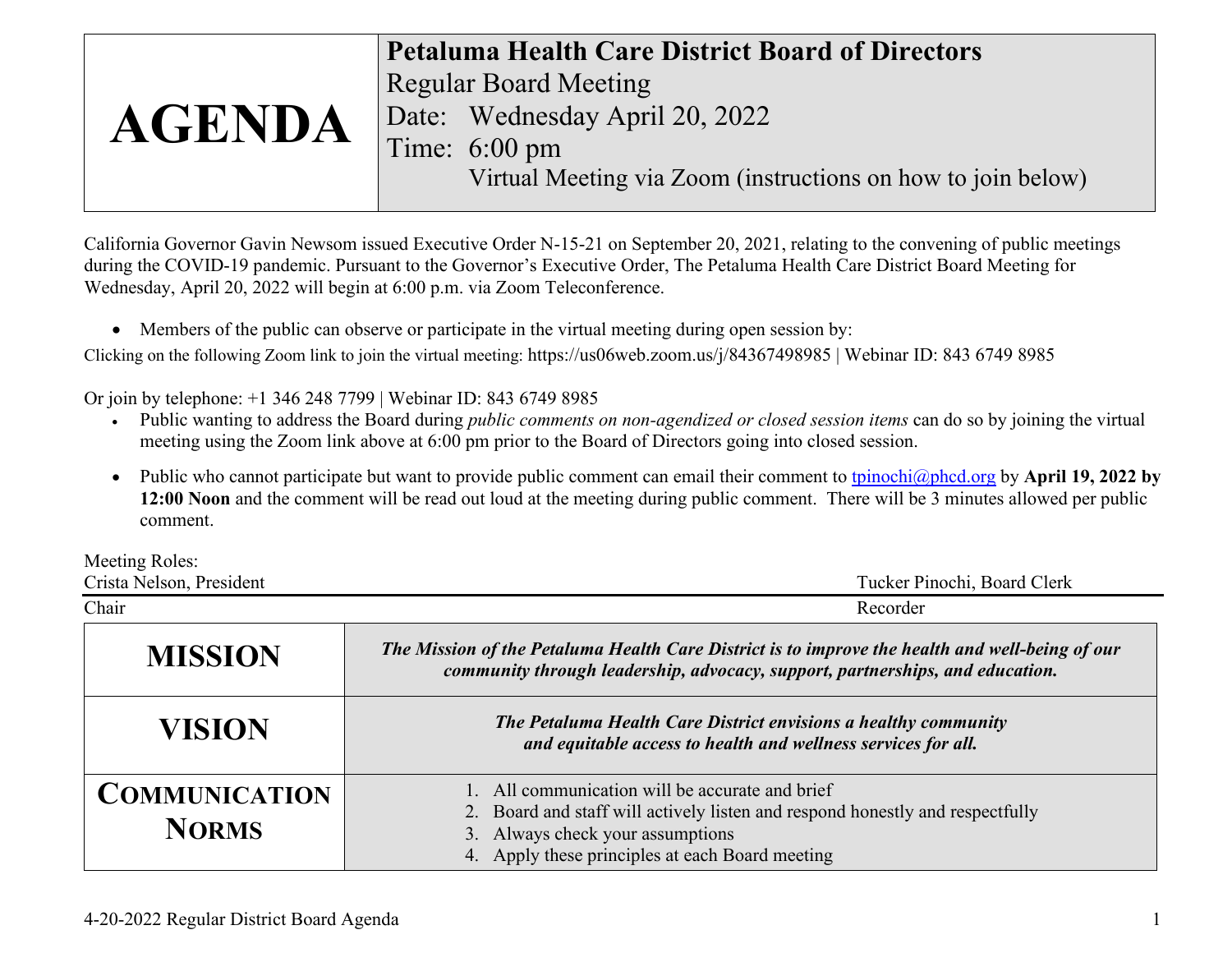The Board values public comments and wishes to convey that although Board members cannot discuss items that are not on the agenda, they listen carefully and appreciate and value input from the public.

There are two opportunities to address the Board during the Board meeting. The first opportunity is during *Public Comments* where the public is invited to make comments on items that are not listed on the current agenda. Public comments are limited to 3 minutes per person. The Board is scheduled to receive no more than 15 minutes of public comments in total unless the Board approves a longer period. If more than three persons wish to address the Board on the same topic, they are encouraged to select a spokesperson. The Board does not take action or discuss items not appearing on the agenda.

The second opportunity for public input is before the Board discusses and takes action on a specific Agenda item. The Petaluma Health Care District is governed by a publicly elected five-member Board of Directors to serve Southern Sonoma County. Board of Directors meetings are typically held on the third Wednesday of each month starting at 6:00 PM unless otherwise noticed. Copies of agendas and approved minutes are available on the PHCD website, [www.phcd.org.](http://www.phcd.org/)

| <b>AGENDA ITEM</b>                                                                          | <b>METHOD</b>     | <b>RESPONSIBILITY</b>  |
|---------------------------------------------------------------------------------------------|-------------------|------------------------|
| <b>1. CALL TO ORDER</b>                                                                     |                   | Crista Nelson,         |
| Roll Call                                                                                   |                   | <b>Board President</b> |
| Call for Conflict                                                                           |                   |                        |
| Mission and Vision                                                                          |                   |                        |
| 2. CONSENT CALENDAR: The following items are considered routine and non-                    | Motion and Action | Crista Nelson,         |
| controversial and will be enacted by one motion as recommended. At the request of the       |                   | <b>Board President</b> |
| Board of Directors, a specific item may be discussed and/or removed from the Consent        |                   |                        |
| Calendar for separate action.                                                               |                   |                        |
| Approval of April 20, 2022 PHCD Board Agenda                                                |                   |                        |
| Approval of March 16, PHCD Board Meeting Minutes                                            |                   |                        |
| Approval of February 28, 2022 Financial Statements<br>$\bullet$                             |                   |                        |
| Resolution #3-22: Gov. Code $\S$ 54952(B): Authorizing Teleconference Meetings<br>$\bullet$ |                   |                        |
| <b>3. BOARD COMMENTS</b>                                                                    | Informational     | Crista Nelson,         |
| 52 Ways to be a Better Board: Chapters 21, 22                                               |                   | <b>Board President</b> |
| Petaluma Valley Hospital Community Board Update                                             |                   | Jeffrey Tobias, MD     |
|                                                                                             |                   | Treasurer              |
| 4. PUBLIC COMMENTS (non-agenda items)                                                       | Informational     |                        |
|                                                                                             |                   |                        |
|                                                                                             |                   |                        |
|                                                                                             |                   |                        |
|                                                                                             |                   |                        |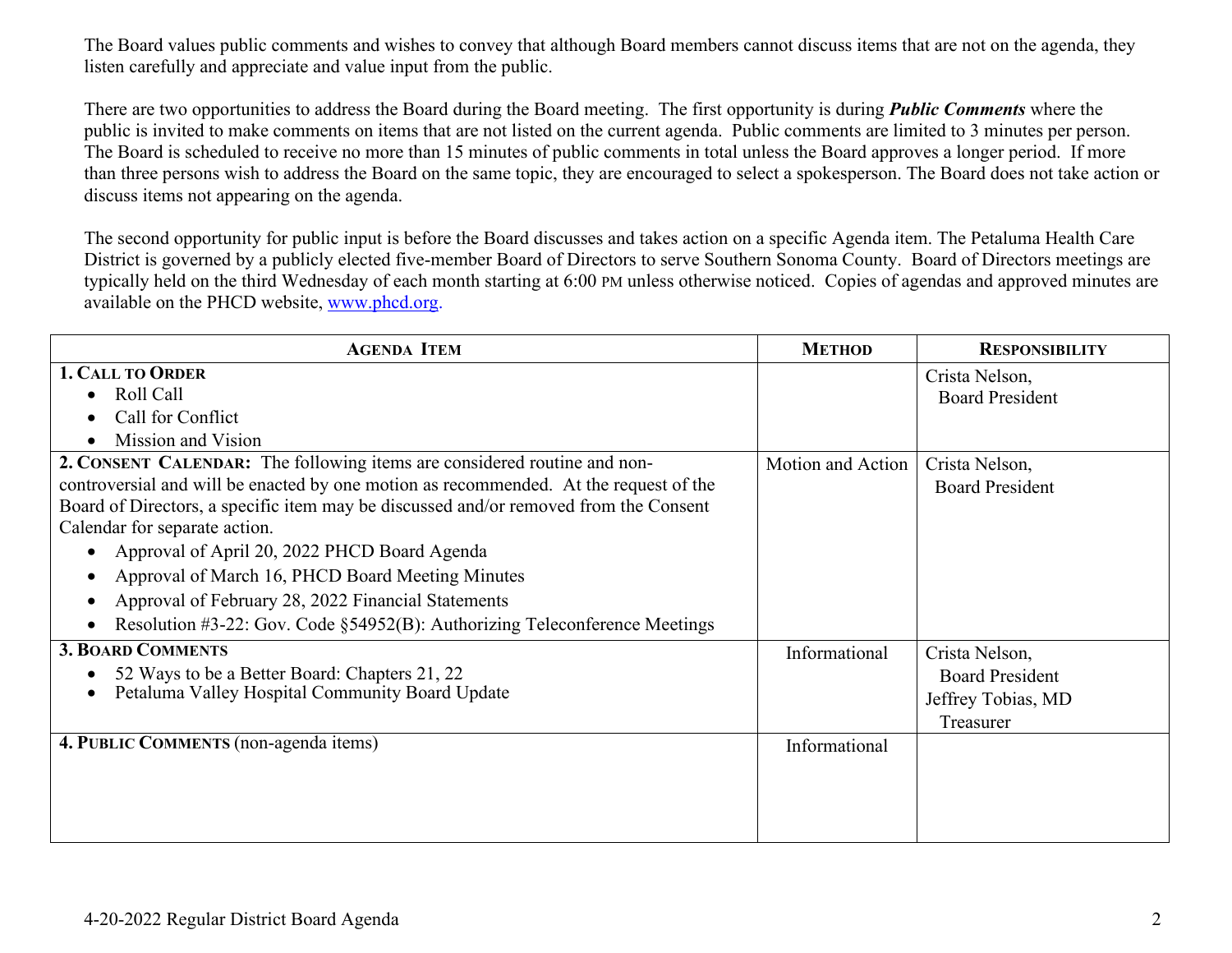| 5. PETALUMA VALLEY HOSPITAL                                                         | Informational / | Dana Codron                 |
|-------------------------------------------------------------------------------------|-----------------|-----------------------------|
| 2021 Community Benefits Investment Southern Sonoma County by Zip Codes<br>$\bullet$ | Discussion      | Regional Director, CHI      |
| Quarterly Operations and Capital Investment Update                                  |                 | Providence, Northern CA     |
| Certificate of Compliance as Defined in PVH Purchase Agreement                      |                 | Darian Harris,              |
|                                                                                     |                 | <b>CEO</b>                  |
|                                                                                     |                 | PVH & HH - Providence       |
|                                                                                     |                 |                             |
| <b>6. FINANCIAL SUSTAINABILITY</b>                                                  | Informational/  | Andrew Koblick,             |
| April 12, 2022 Finance Committee Meeting Minutes                                    | Discussion/     | Controller                  |
| Portfolio Update - Chandler Investments                                             | Action          | Carlos Oblites,             |
| <b>Business Development Update</b>                                                  |                 | Sr. Portfolio Strategist    |
|                                                                                     |                 | <b>Chandler Investments</b> |
|                                                                                     |                 | Jonathan Spees,             |
| <b>Public Comments</b>                                                              |                 | Consultant                  |
| 7. ADMINISTRATIVE SOFTWARE                                                          | Discussion/     | Ramona Faith,               |
| <b>Board Effect</b>                                                                 | Action          | <b>CEO</b>                  |
| <b>Archive Social</b>                                                               |                 |                             |
| <b>Public Comments</b>                                                              |                 |                             |
| 8. BRANDING, LOGO, AND WEBSITE DEVELOPMENT: STAFF RECOMMENDATION                    | Discussion/     | Ramona Faith,               |
| RAD Web Marketing / Resonate Social                                                 | Action          | <b>CEO</b>                  |
| Design Guild                                                                        |                 |                             |
| <b>Public Comments</b>                                                              |                 |                             |
| <b>9. ADMINISTRATIVE REPORTS</b>                                                    | Informational/  | Crista Nelson,              |
| President's Report<br>$\bullet$                                                     | Discussion/     | <b>Board President</b>      |
| <b>CEO</b> Report                                                                   | Action          | Ramona Faith,               |
| <b>Transition to In-Person Meetings</b><br>$\circ$                                  |                 | <b>CEO</b>                  |
| Election 2022<br>$\circ$                                                            |                 |                             |
| <b>Sonoma County CSDA Chapter</b><br>O<br><b>ACHD Healthcare District Update</b>    |                 |                             |
| $\circ$<br>May Board Meeting Scheduling                                             |                 |                             |
| $\circ$<br>District News/Articles/Ads                                               |                 |                             |
| Burns, John. "Community Matters: Making Community Health a Priority in<br>O         |                 |                             |
| Petaluma." The Petaluma Argus-Courier. April 6, 2022.                               |                 |                             |
| <b>Blue Zones Press Release</b><br>O                                                |                 |                             |
| <b>Blue Zones Activate Petaluma</b><br>$\circ$                                      |                 |                             |
|                                                                                     |                 |                             |
|                                                                                     |                 |                             |
| <b>10. INFORMATIONAL ITEMS</b>                                                      | Informational   | Ramona Faith,               |
| • Upcoming Events:                                                                  |                 | <b>CEO</b>                  |

4-20-2022 Regular District Board Agenda 3